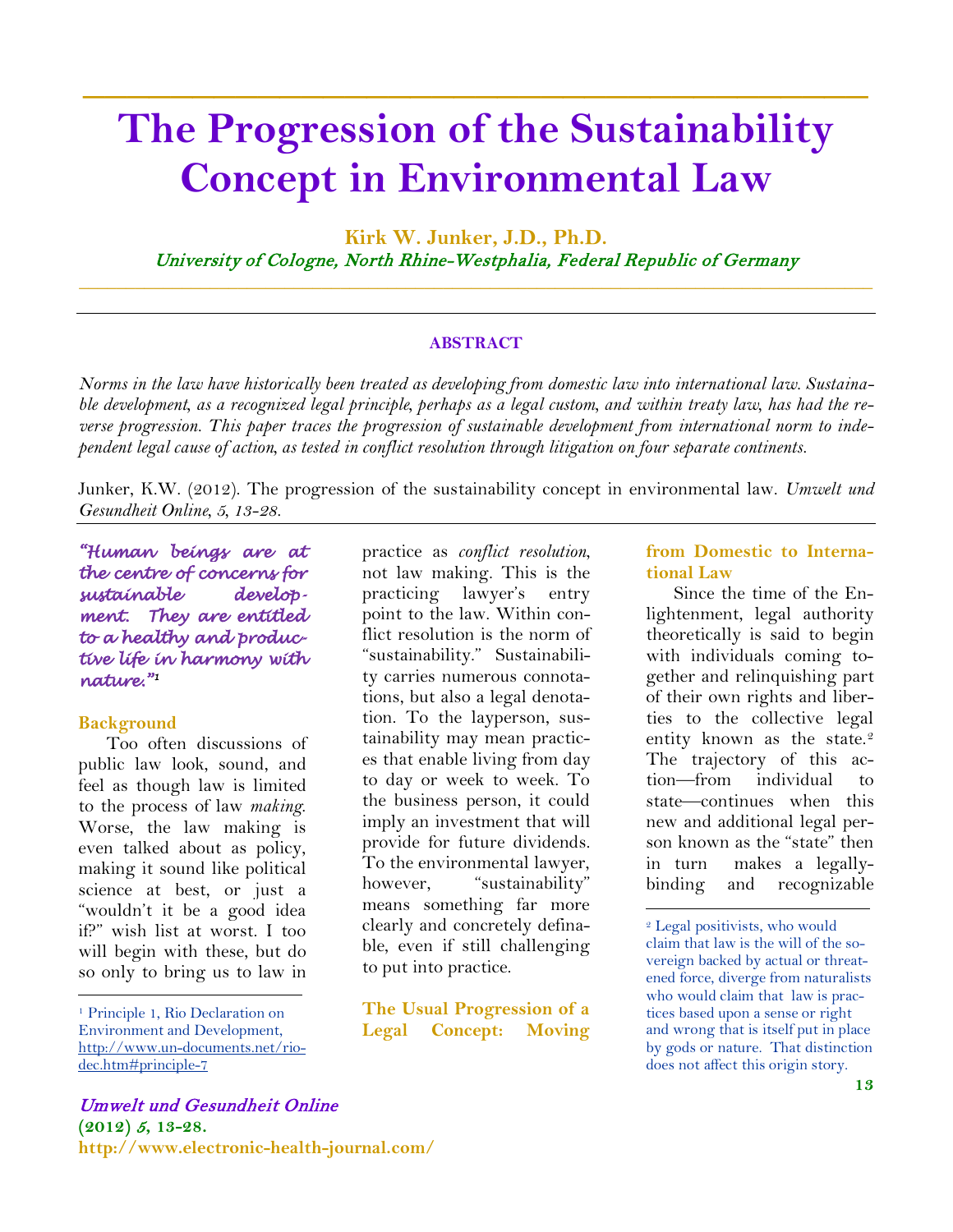agreement with another state or individual. For most areas of planning and conflict resolution, the individual will however return to the state when he or she is seeking either administration of the legal system or a referee to settle a conflict.

Yet there are some types of problems for which individuals cannot find relief within their own state's legal system. There are two clear territorial jurisdiction reasons for this. The first possible reason is that the territory itself may not belong to any one state, such as in the case of the oceans or Antarctica. In these cases, there simply is not a sovereign that is directly responsible for resolving disputes arising in international territory. In these cases the sovereign can be the referee over a conflict only if one or more of those parties in conflict are citizens of that state.

<span id="page-1-0"></span>The second possible reason is that a legal person natural or artificial—may be present in a state that is not his, her or its state of citizenship. In such cases, the host state might have an agreement with the visitor's home state as to the jurisdiction that governs conflicts. But if the conflict is between the states themselves, then it is unlikely that a state will submit to conflict resolution with another state in that same state's court system. In those instances, we have international courts and tribunals that are themselves

not subject to any state's jurisdiction. For this second category of possible reasons, it might also be the case that the conflict itself takes place in more than one state, but one global resolution of all the various problems is sought.

In both of these traditional categories one can see, however, that even when international jurisdiction is needed, the path of the search for legal solutions goes from the individual to the state to international. For ease of understanding, one might say it is bottom-up, not top-down oriented, although one must be careful not to assume, by this tool of understanding, that the orientation is one of vertical power. Were the international legal system a pyramidal structure, international law would be superior to domestic law and that is most definitely not the case. Nor is international law inferior to domestic law. It is simply not a hierarchy, but rather best thought of as parallel paths. Sometimes both paths offer solutions to the same problem, but more often each path is thought of as offering solutions unique to differing problems. And so when it comes to environmental law, the principles known as "the precautionary principle" and the "polluter pays principle" for example, were first made operative norms of domestic law, and then incorporated into international agreements or recognized as international principles of law.[3](#page-1-0)

# **Sustainability as Reverse Progression: Moving from International to Domestic Law**

But when it comes to the notion of sustainable development, the norm is first found in international law and then only later applied in domestic law. Nevertheless, as cautioned above, we should not think of the legal principle of sustainable development, despite its rise in international law, as an international principle imposed in a vertical hierarchy from somewhere in the international ether to the states, but rather as a legal principle to solve problems for which the states had simply not found a legal tool. That is to say, the international law principle of sustainable development fills a void in domestic state law (also known as "municipal law"), rather than contradicting or attempting to refute state law. So what void does it fill?

## Naming

Historically, harms that would today be addressed by statutory law explicitly dedicated to environmental protection were instead addressed by the general (pri-

 <sup>3</sup> Article 38 of the Jurisdiction Statute of the International Court of Justice tells the Court to apply conventions, principles and customs as the three sources of primary law. Judicial opinions and the opinions of scholars are called "secondary."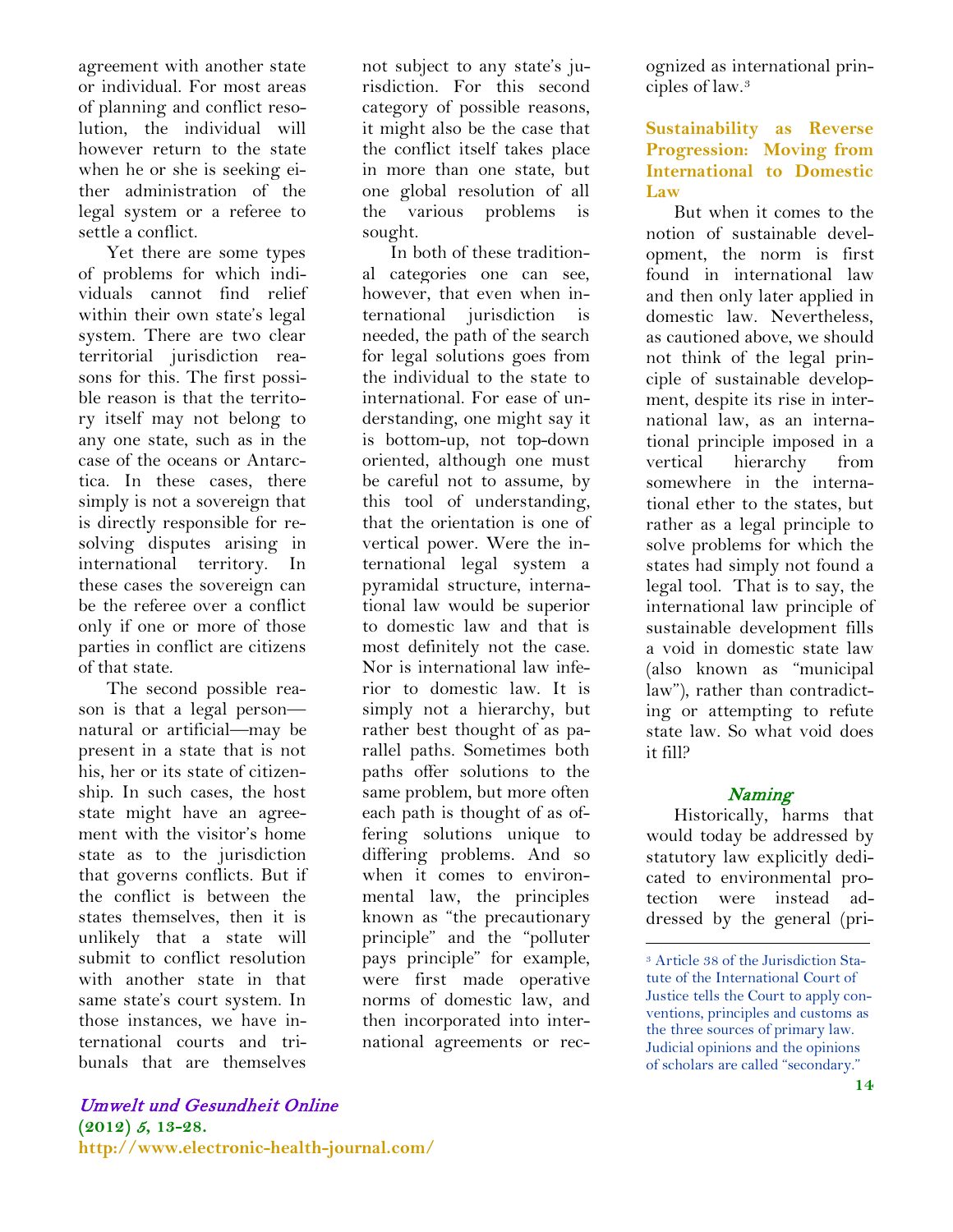$vate$ <sup>[4](#page-2-0)</sup> law of obligations, known in the Anglo-American system as tort and contract. Trespass and negligence were legal concepts known to most cultures and applied when a party polluted the air, land or water of a neighbor. More subtle cases included the legal theory of nuisance, where one had interfered with a neighbor's "quiet enjoyment" of his own land.

Social unrest worldwide in the 1960s included a rejection by many industrialized cultures of the exuberance of industry and its pollution and waste. Law addressed this unrest with constitutional reform, statutory law, and the establishment of legal agencies dedicated specifically and exclusively to the environment. Within twenty years, it became clear however that this scheme failed to account for two problems—the fact that legal regimes were limited to national applicability and the emergence of the socalled "developing" world into industrialism.

In 1987, a World Commission on Environment and

Development was convened. The work product of the Commission was a report. The report ignited a new and invigorated approach to protecting the future by shaping the international agenda towards economic, social, and environmental development.<sup>[5](#page-2-1)</sup> To do so, the report named the environmental goal of "sustainable development" and defined sustainability as "development which meets the needs of current generations without compromising the ability of future generations to meet their own needs."[6](#page-2-1) This phrase became the first part of the legal definition that we now have in place. Additionally, the report also highlighted two key concepts of sustainability by further defining the concept of "needs" as being particular to the world's poor, "to whom prevailing priority should be given," and stated that the "idea of limitations" should be "imposed by the state of technology and social organization on the environment's ability to meet present and

future needs."[7](#page-2-2) The latter concept emphasizes the principle that natural resources should not be consumed primarily by a small number of highly developed and industrialized societies, but rather that access to natural resources should be equal among people from all over the world. Each society should be given the chance to produce and consume to fit their specific needs.<sup>[8](#page-2-2)</sup>

So beyond what the prior national tools of law had accomplished, the principle of sustainable development brought about three new things: first, legal protection for future generations; second, the notion that economics plays an integral role in environmental protection; and third, legal protection that goes beyond national boundaries becomes available to persons injured by pollution. To achieve such goals, the Commission laid out a seven point plan in the pursuit of sustainability. The points are as follows: a political system that secures effective citizen participation, an economic system capable of generating surpluses on a self-reliant basis, a social system that provides for solu-

<span id="page-2-2"></span><span id="page-2-1"></span><span id="page-2-0"></span> <sup>4</sup> While in civil law cultures, lawyers are comfortable with dividing the law between ''public" and ''private" law, common law lawyers do not. Thus common law lawyers, for example, would not find it odd to plead a constitutional claim (public law) alongside a tort relief claim (private law) in the same litigation's pleading. See Keith Wilder, ''The 'Public Business Law' Conundrum,'' *Kölner Schrift zum Wirtschaftsrecht,* Vol. 2, 2012 (forthcoming).

 <sup>5</sup> K. Bärlund, *Sustainable development - concept and action*,

[www.unece.org/oes/nutshell/2004](http://www.unece.org/oes/nutshell/2004-2005/focus_sustainable_development.html) [-](http://www.unece.org/oes/nutshell/2004-2005/focus_sustainable_development.html)

[<sup>2005/</sup>focus\\_sustainable\\_developme](http://www.unece.org/oes/nutshell/2004-2005/focus_sustainable_development.html) [nt.html,](http://www.unece.org/oes/nutshell/2004-2005/focus_sustainable_development.html) last accessed January 10, 2012.

<sup>6</sup> Report of the World Commission on Environment and Development*, Our Common Future*, Chapter 2: Towards Sustainable Development, A/42/427 June 1987, Geneva, Switzerland. The Report is commonly known as the "Brundtland Report."

 <sup>7</sup> Id.

<sup>8</sup>M. van Harmelen, M. van Leeuwen, T. de Vette, *International Law of Sustainable Development: Legal Aspects of Environmental Securityon the Indonesian Island of Kalimantan*, [http://www.envirosecurity.org/esp](http://www.envirosecurity.org/espa/PDF/IES_ESA_CS_Kalimantan_Legal_Analysis.pdf) [a/PDF/IES\\_ESA\\_CS\\_Kalimantan](http://www.envirosecurity.org/espa/PDF/IES_ESA_CS_Kalimantan_Legal_Analysis.pdf) Legal Analysis.pdf, last accessed January 10, 2012.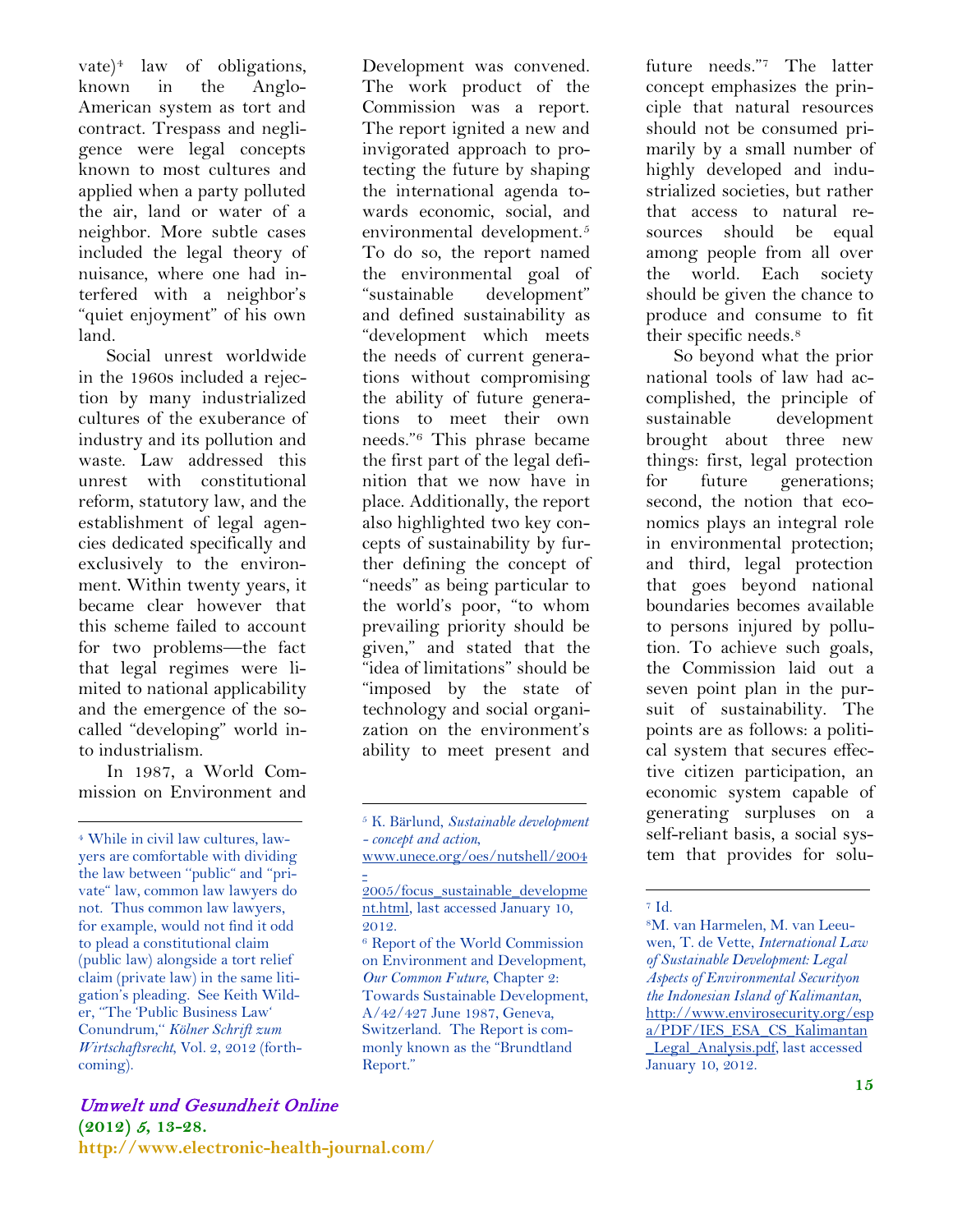tions arising from disharmonious development, a production system that respects preservation, a technological system that strives for new solutions, an international system that fosters sustainable patterns of trade and finance, and an administrative system that is flexible and can self-correct.[9](#page-3-0) Given this charge, the Commission challenged governmental and non-governmental leaders alike to come together to solve problems as efficiently as possible given the technology at hand while protecting the environment, supporting the poor, and keeping an eye to the future. From the left and from the right, entities of every sort saw opportunities in the concept of sustainability—but it soon became apparent that the notion was broad and vague enough that the various interpretations resulted in no concrete set of traits as to what we could or could not call "sustainable development."[10](#page-3-0)

## Making It Legally Useful

<span id="page-3-2"></span><span id="page-3-1"></span>The most immediate culmination of the national and international debate over sustainability following the Brundtland Report occurred in June 1992 at the United Nations Conference on Environment and Development in Rio de Janeiro. At the Conference, one hundred seventy-eight states signed<sup>[11](#page-3-1)</sup> five documents: Agenda 21, the Rio Declaration on Environment and Development, the Statement of Forest Principles, the United Nations Framework Convention on Climate Change, and the United Nations Convention on Biological Diversity. Only Agenda 21 and the UN conventions on Climate Change and Biodiversity are binding legal documents.

Among these, we find sustainability embedded in Agenda 21. Adopted by one hundred seventy-eight governments in Rio, Agenda 21 is a comprehensive plan of action which is to be undertaken by all forms of governmental and nongovernmental entities on a global, national, regional, and local scale to ensure sustaina-

<sup>11</sup> To make international agreements legally-binding, they must be both signed by a representative of the state, which is often accomplished at the convention itself, but then also be agreed by the domestic government of each state to make the agreement binding upon the state and its citizens through that state's domestic law. That second process is known as "ratification." States differ as to whether the international law is then a separate parallel path of domestic law (the dualist approach) or is fully integrated into the state's own domestic law (the monist approach). This is not an issue for this discussion of sustainability.

ble development throughout the world.[12](#page-3-2)

Agenda 21 is divided into four sections, each of which addresses separate yet intertwined topics for a total of forty chapters. Section One, entitled Social and Economic Dimensions, focuses on international cooperation to accelerate sustainability, combating poverty, protecting and promoting health, sustainable settlement, and integrating environment and development into decision making.[13](#page-3-2) Section Two, Conservation and Management of Resources for Development addresses, *inter alia*, protecting the atmosphere, combating deforestation, managing fragile ecosystems, protecting waterways, conserving biodiversity, and promoting sustainable agriculture and rural development.[14](#page-3-2) Section Three, Strengthening the Role of Major Groups, aims at increasing the awareness of sustainability among women and children, indigenous people, non-governmental organizations, and local authorities.[15](#page-3-2) Finally, Section Four, entitled Means of Im-

<span id="page-3-0"></span> <sup>9</sup> Report of the World Commission on Environment and Development*, Our Common Future.*

<sup>10</sup>K. Bärlund, *Sustainable development - concept and action*,

[www.unece.org/oes/nutshell/2004](http://www.unece.org/oes/nutshell/2004-2005/focus_sustainable_development.html) [-](http://www.unece.org/oes/nutshell/2004-2005/focus_sustainable_development.html)

[<sup>2005/</sup>focus\\_sustainable\\_developme](http://www.unece.org/oes/nutshell/2004-2005/focus_sustainable_development.html) [nt.html,](http://www.unece.org/oes/nutshell/2004-2005/focus_sustainable_development.html) last accessed January 10, 2012.

 <sup>12</sup> UN Department of Economic and Social Affairs, Division for Sustainable Development, *Agenda 21*, [http://www.un.org/esa/dsd/agend](http://www.un.org/esa/dsd/agenda21/) [a21/,](http://www.un.org/esa/dsd/agenda21/) last accessed January 10, 2012. 13UN Department of Economic and Social Affairs, Division for Sustainable Development, *Agenda 21*, [http://www.un.org/esa/dsd/agend](http://www.un.org/esa/dsd/agenda21/res_agenda21_00.shtml) [a21/res\\_agenda21\\_00.shtml,](http://www.un.org/esa/dsd/agenda21/res_agenda21_00.shtml) last accessed January 10, 2012. <sup>14</sup> Id.

<sup>15</sup> Id.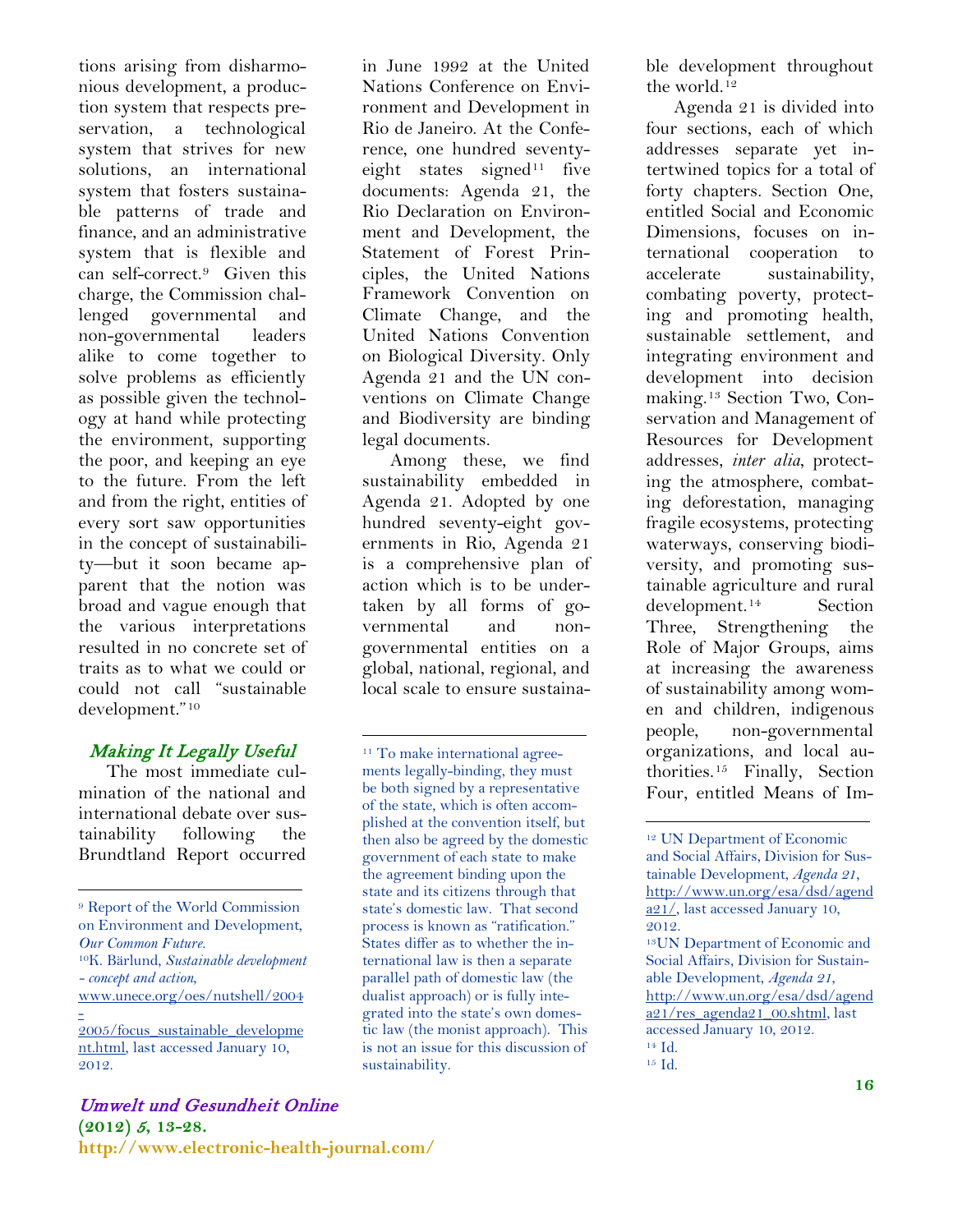plementation, discusses mechanisms which can be used to promote sustainable development, including: science, education, international institutions, and financial mechanisms[.16](#page-4-0)

# **Defining** "Sustainable Development"

Of most interest to readers of this journal would likely be Section One, Chapter Six, of Agenda 21, entitled "Protecting and Promoting Human Health." As recognized by the drafters of Agenda 21, "health and  $\lceil$ sustainable] development are intimately interconnected."[17](#page-4-0)  That is, without a healthy population, sound sustainable development is nearly impossible to achieve. The authors opined that insufficient development leading to poverty and resulting in wasteful overconsumption, when exacerbated by an evergrowing world population, can lead to severe environmental health problems in all the nations of the world.[18](#page-4-0)  To address such issues, program areas were developed to tackle the primary health needs currently afflicting the world population. The program areas are as follows: meeting primary health care needs, particularly in rural

<span id="page-4-2"></span><span id="page-4-0"></span>16 Id.

<span id="page-4-1"></span><sup>17</sup> UN Department of Economic and Social Affairs, Division for Sustainable Development, *Agenda 21*, [http://www.un](http://www.un-documents.net/a21-06.htm)[documents.net/a21-06.htm,](http://www.un-documents.net/a21-06.htm) last accessed January 10, 2012. <sup>18</sup> Id.

areas; the control of communicable diseases; protecting vulnerable groups; meeting the urban health challenge; and reducing health risks from environmental pollution and hazards[.19](#page-4-1)

To ensure success in protecting and promoting human health through sustainability, intersectoral efforts are required—health, environmental, and socio-economic improvements must be had.<sup>[20](#page-4-1)</sup> To make certain such aims can be achieved, communities must focus on educating and housing those in need, especially the poor. A concerted effort via public works and community groups, businesses, and schools, as well as religious, civic, and cultural organizations can enable success in ensuring sustainable development.<sup>[21](#page-4-1)</sup> In the public health sector, sustainability should not only be about the treatment of disease but rather about the prevention of disease. To do so, the drafters of Agenda 21 require governments and various international organizations to develop plans for priority actions via cooperative planning among all appropriate institutions. As noted by the authors, "health ultimately depends on the ability to manage successfully the interaction between the physical, spiritual, biological and [socio-economic environment."

Both to implement Agenda 21 and to monitor the implementation of Agenda 21 by states and local governments, the United Nations General Assembly established the Commission on Sustainable Development in December 1992, charging it with the mission of monitoring and reporting on the execution of the agreements reached during the Earth Summit.<sup>[22](#page-4-2)</sup> The General Assembly also charged the Commission on Sustainable Development with the task of providing policy guidance for future conferences, including the World Summit on Sus-tainable Development.<sup>[23](#page-4-2)</sup>

# The World Summit on Sustainable Development (Johannesburg, 2002)

The World Summit on Sustainable Development, also known as Earth Summit 2002, marked the ten-year anniversary of the summit in Rio. The World Summit, held in Johannesburg, South Africa, during the months of August and September 2002, reaffirmed the full implementation of the Rio Summit and with it. Agenda 21.<sup>[24](#page-4-2)</sup> In addition to the reaffirmation of

[http://www.un.org/esa/dsd/csd/c](http://www.un.org/esa/dsd/csd/csd_aboucsd.shtml) [sd\\_aboucsd.shtml,](http://www.un.org/esa/dsd/csd/csd_aboucsd.shtml) last accessed January 10, 2012. <sup>23</sup> Id. <sup>24</sup> Johannesburg Declaration on Sustainable Development, [http://www.un](http://www.un-documents.net/jburgpln.htm)[documents.net/jburgpln.htm,](http://www.un-documents.net/jburgpln.htm) last accessed January 10, 2012.

 <sup>19</sup> Id.

<sup>20</sup> Id.

<sup>21</sup> Id.

 $99.$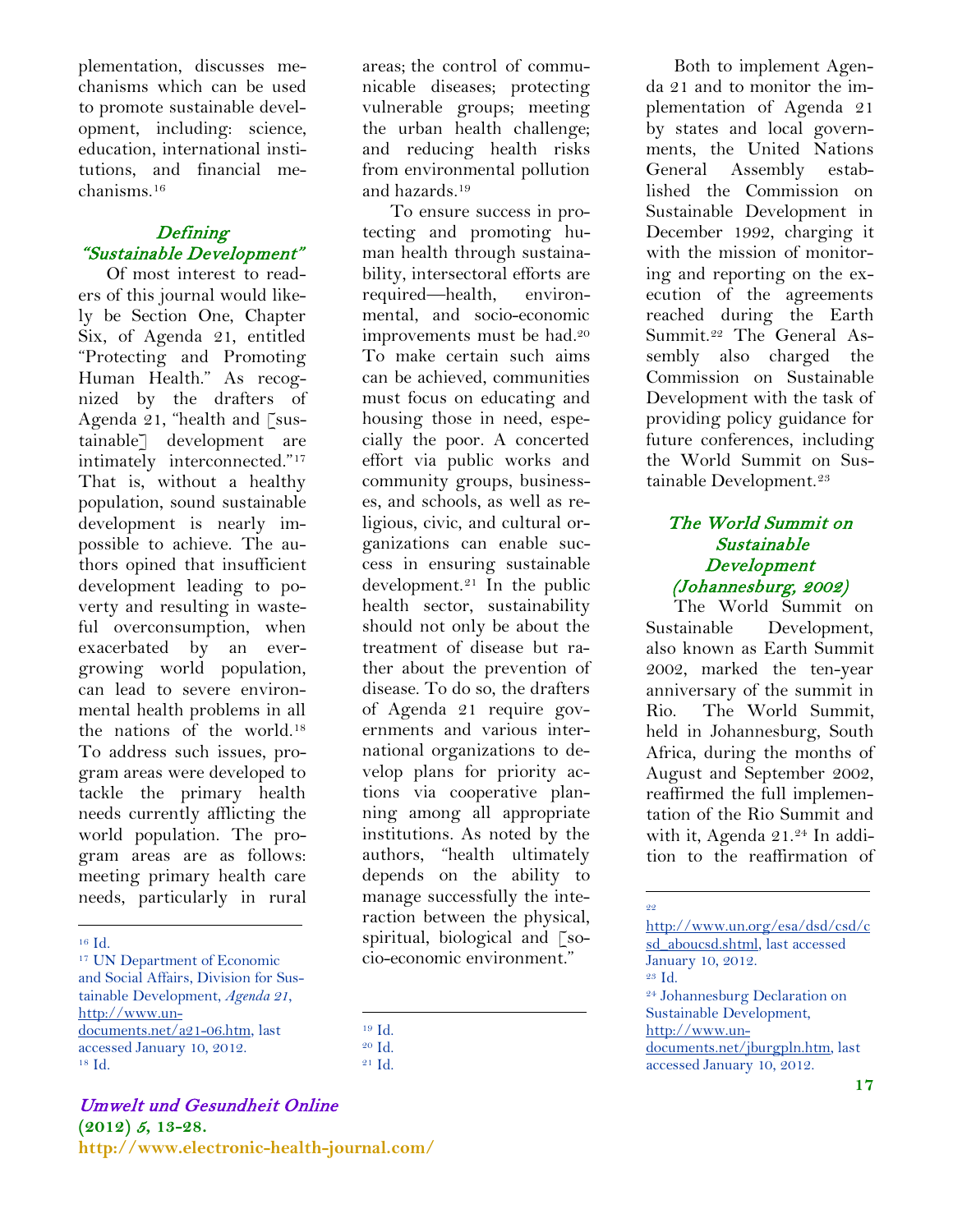Agenda 21, the leaders who convened in Johannesburg adopted the Johannesburg Declaration on Sustainable Development and the Plan of Implementation of the World Summit on Sustainable Development.[25](#page-5-0)

The Johannesburg Declaration on Sustainable Development emphasized that the overarching objectives and fundamental requirements for sustainability were poverty eradication, changing unsustainable patterns of production and consumption, and protecting and managing the natural resource base of economic and social development.[26](#page-5-0) The drafters of the Declaration attributed the divide between rich and poor as well as the "everincreasing gap between the developed and developing worlds" as the underlying issue facing human society, threatening global prosperi-ty, security, and stability.<sup>[27](#page-5-0)</sup> Cognizant of the losses already sustained and the future threat of diminished biodiversity and food stores, in addition to the increased risk of more frequent and devastating natural disasters, the Declaration and its authors urged solidarity irrespective of race, creed, language, cul-ture, or tradition.<sup>[28](#page-5-0)</sup>

<span id="page-5-2"></span><span id="page-5-0"></span>25 Id.

<span id="page-5-1"></span><sup>26</sup> Johannesburg Declaration on Sustainable Development, [http://www.un](http://www.un-documents.net/jburgdec.htm)[documents.net/jburgdec.htm,](http://www.un-documents.net/jburgdec.htm) last accessed January 10, 2012. <sup>27</sup> Id. <sup>28</sup> Id.

To achieve their goals of fostering solidarity and promoting sustainable development, the drafters issued a call for multilateralism. Such multilateralism is often believed to be most easily achieved via the United Nations, which acts as the most universal and representative international legal organization of states.[29](#page-5-1) Unfortunately, this belief too often leads governments and other organizations to believe that someone else is taking care of their problem. In an effort to curb this belief, the drafters insisted that the process of sustainable development must be an inclusive process, requiring the aid and support of each major group and government with participated at the Summit.

The Plan of Implementation of the World Summit on Sustainable Development, the second effort to arise from the Summit, contains an eleven-part Annex which provides the framework for achieving sustainability. The eleven-part Annex, including the introduction, addresses: poverty eradication; changing unsustainable patterns of consumption and production; protecting and managing the natural resource base of economic and social development; sustainable development in a globalizing world; health and sustainable development; sustainable development of small island developing States; sustainable de-

29 Id.

velopment for Africa; regional initiatives in Latin America and Caribbean, Asia and the Pacific, West Asia, and the Economic Commission for Europe; means of implementation; and institutional framework for sustainable development.<sup>[30](#page-5-2)</sup>

Much of the plan reiterates the goals of Agenda 21 while more narrowly focusing the efforts of those involved. Until the Johannesburg Summit, a cloud of ambiguity surrounded the concept of sustainable development, despite high-level po-litical support.<sup>[31](#page-5-2)</sup> To substantiate interest in sustainable development, the drafters of the Plan committed to concrete actions—as opposed to issuing various unilateral political declarations—on global, regional, and local levels, while at the same time enhancing legal cooperation among states to expedite the realization of sustainable development.[32](#page-5-2) In doing so, the authors shifted the focus of sustained development from one of an all-encompassing venture aimed at a great number of areas to a more practical approach, stressing emphasis on only a limited number of substantive areas at one time.[33](#page-5-2) By using this

 30 Annex of the Plan of Implementation of the World Summit on Sustainable Development, [http://www.un](http://www.un-documents.net/jburgpln.htm#IV)[documents.net/jburgpln.htm#IV,](http://www.un-documents.net/jburgpln.htm#IV)  last accessed January 10, 2012. <sup>31</sup> Id.

<sup>32</sup> Id.

<sup>33</sup> K. Bärlund, *Sustainable develop-*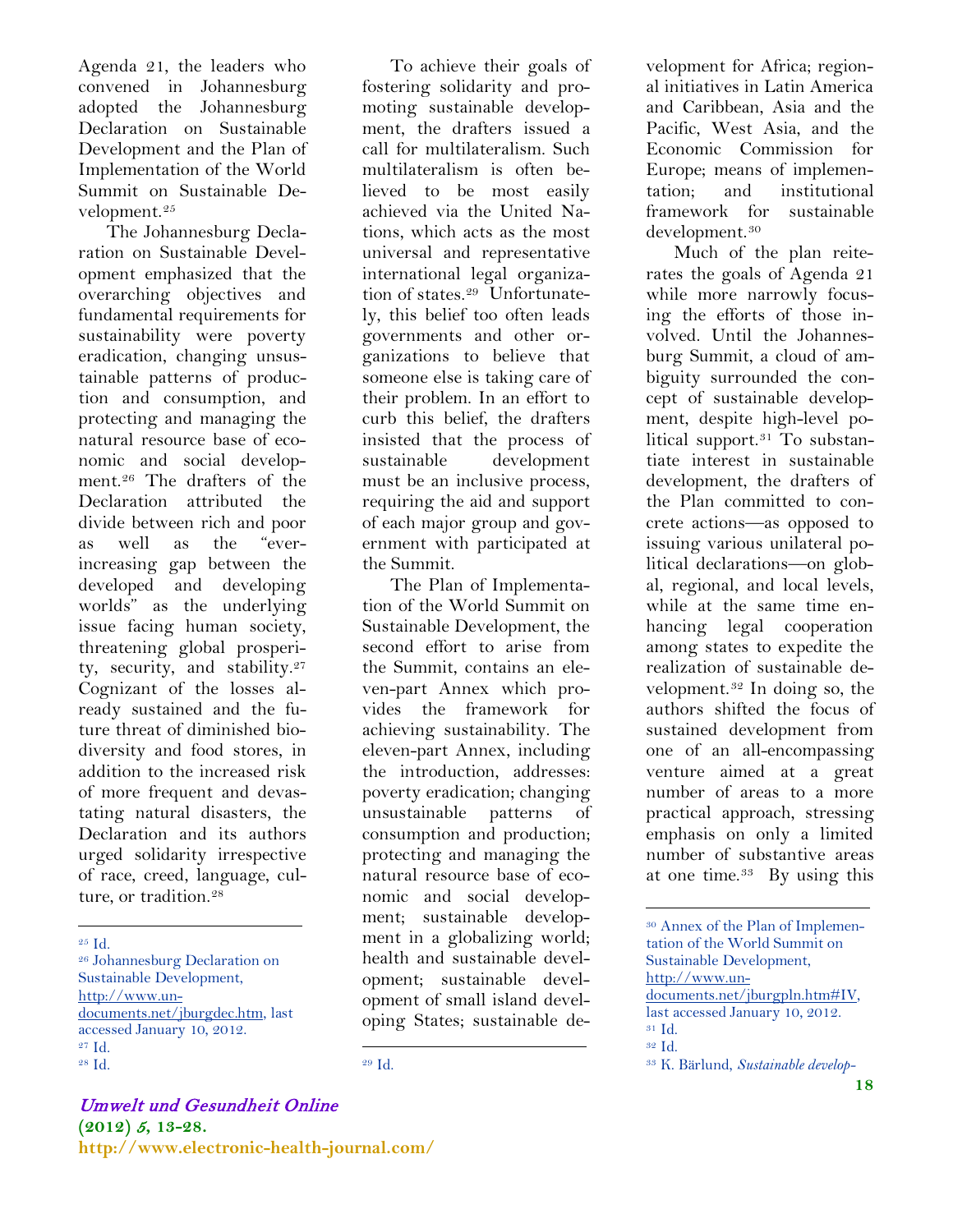approach, the authors hoped to neutralize external factors, particularly the negative factors associated with globalization—such as the everincreasing gap between the developed and developing countries.[34](#page-6-0)

# The World Summit on Sustainable Development (New York, 2005)

Three years after the Johannesburg Summit, in September 2005, New York City hosted a World Summit.<sup>[35](#page-6-0)</sup> At the New York Summit, the legal definition of "sustainability" was further refined. The delegations in New York reaffirmed their commitment to achieve the goal of sustainable development via Agenda 21 and the Johannesburg Plan of Implementation, but also integrated addition components into the legal concept of sustainable development. The additional components—the "Three Pillars" as they came to be known—are economic development, social development, and environ-

#### <span id="page-6-0"></span> $\overline{a}$ *ment - concept and action*, [www.unece.org/oes/nutshell/2004](http://www.unece.org/oes/nutshell/2004-2005/focus_sustainable_development.html)

[-](http://www.unece.org/oes/nutshell/2004-2005/focus_sustainable_development.html) [2005/focus\\_sustainable\\_developme](http://www.unece.org/oes/nutshell/2004-2005/focus_sustainable_development.html) [nt.html,](http://www.unece.org/oes/nutshell/2004-2005/focus_sustainable_development.html) last accessed January 10, 2012.

<span id="page-6-2"></span><span id="page-6-1"></span><sup>34</sup> Plan of Implementation of the World Summit on Sustainable Development, [http://www.un](http://www.un-documents.net/jburgpln.htm)[documents.net/jburgpln.htm,](http://www.un-documents.net/jburgpln.htm) last accessed January 10, 2012. <sup>35</sup> Fact Sheet of the Outcome of the 2005 World Summit Outcome, [http://www.un.org/summit2005/p](http://www.un.org/summit2005/presskit/fact_sheet.pdf) [resskit/fact\\_sheet.pdf,](http://www.un.org/summit2005/presskit/fact_sheet.pdf) last accessed January 10, 2012.

Furthermore, despite all that has been written about sustainable development from the issuance of the Brundtland Report until the present in an effort to clearly and concretely define the term, there remains some debate as to the legal implications of the term in international law.[38](#page-6-1) One argument presented by some environmentalists suggests that sustainability detracts from the debate on environmental protection because sustainable development emphasizes the role of mankind to a degree which is detrimental to the planet. The counterargument to this belief is that sustainable development is misunderstood due to a poor understanding of the mission of the multiple summits which is to integrate environmental protection, economic development, and human rights.<sup>39</sup> The clearest method through which to implement the concrete legal meaning of this term from international law is to trace cases that rely upon it. Within the records of these cases, we find the clear legal arguments of litigation parties and the explicit reasoning of judges to decide what the term means for the parties to the litigation. But before reviewing the cases that have thus far worked with the term, one should first have a clear understanding of the difference between international and domestic subjects of law, between domestic and international institutions of law and between international and domestic sources of law.

# **Differences between International Law and Domestic Law**

## Legal Subjects

As mentioned earlier, it was an Enlightenment concept to believe that legal rights spring from the indi-

mental protection.[36](#page-6-1) The Pillars are interdependent yet mutually reinforcing and are a testament not only to the intertwined planning of a sustainable society, $37$  but also an indicator of the types of problems to which societies turn for international norms when domestic norms are insufficient to solve problems. With the New York Summit, we then have arrived at the legally-operative definition of "sustainable development" at the international level that carries forward to the present. With the current concrete definition, the issue for practicing lawyers, and perhaps more importantly, for their clients, becomes whether one can use the principle of sustainable development as an independent cause of legal action through which one can obtain recovery.

 <sup>36</sup> Resolution adopted by the General Assembly, [http://data.unaids.org/Topics/Uni](http://data.unaids.org/Topics/UniversalAccess/worldsummitoutcome_resolution_24oct2005_en.pdf) [versalAc](http://data.unaids.org/Topics/UniversalAccess/worldsummitoutcome_resolution_24oct2005_en.pdf)[cess/worldsummitoutcome\\_resolut](http://data.unaids.org/Topics/UniversalAccess/worldsummitoutcome_resolution_24oct2005_en.pdf) [ion\\_24oct2005\\_en.pdf,](http://data.unaids.org/Topics/UniversalAccess/worldsummitoutcome_resolution_24oct2005_en.pdf) last accessed January 10, 2012. <sup>37</sup> Id. <sup>38</sup> Id.

 <sup>39</sup> Id.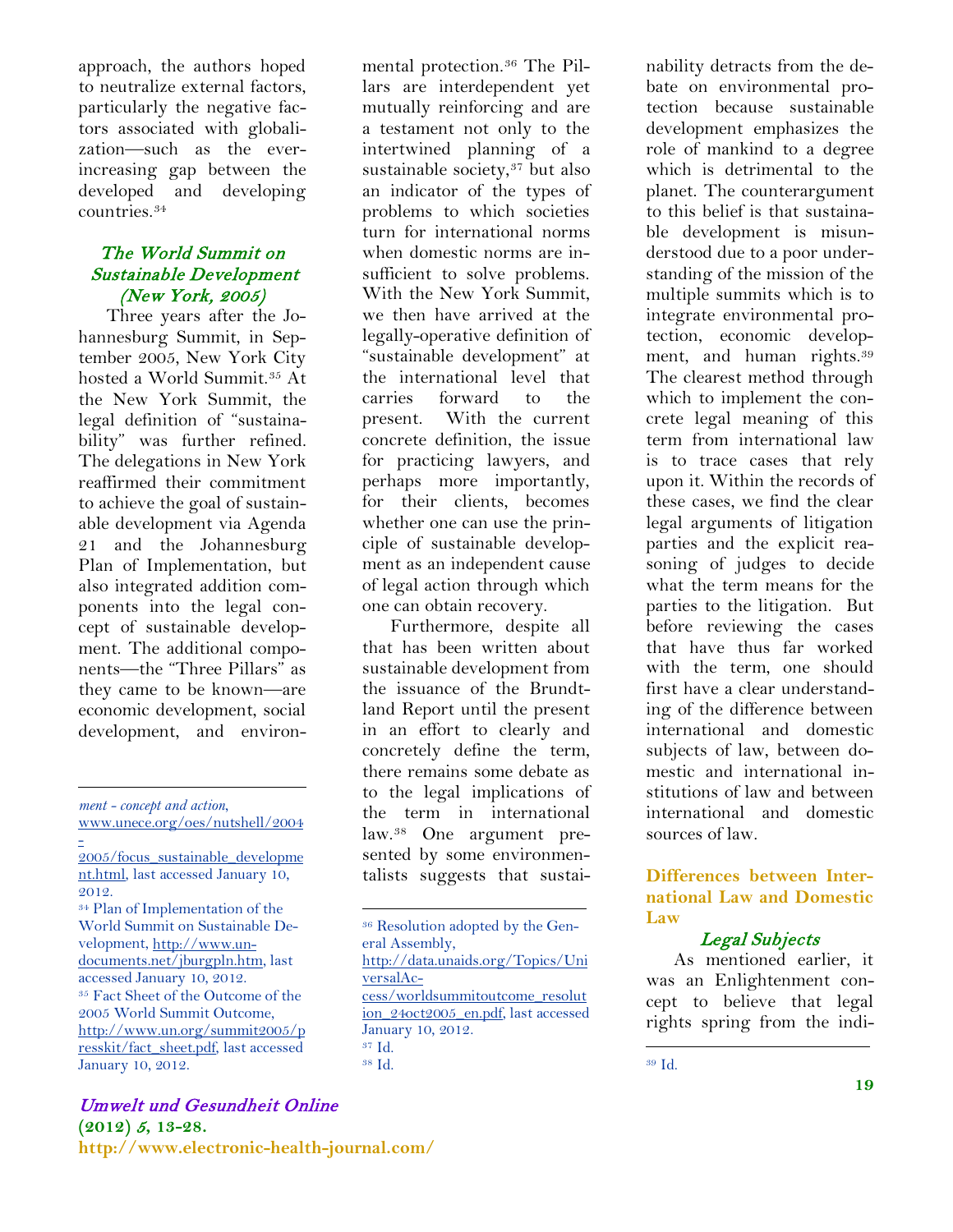vidual natural person. And indeed they still do, making each natural person a legal subject. Natural persons may also create artificial persons such as corporations or states that are also legal persons, however. All legal persons who are citizens of a state have a right of audience before the courts of that state to resolve legal conflicts.

In contrast, the only recognized international legal persons are states themselves. With rare exceptions like the European Commission, only states may enter into treaties, conventions and other internationally-binding agreements. For domestic citizens to have a voice in an international venue, they must use politics to persuade their state (or other states) to act, as they do for instance during the legal procedure before the World Trade Organization, before whom no private individuals may appear.

# Legal Institutions

Since the Enlightenment, Montesquieu's notion of tripartite government has had tremendous influence over most secular states of the world. The benefit of the idea is to separate the various functions of government into independent branches and then use the constitution legally to empower each branch with a separate legal function through constitutionally-created institutions. Once constitutions create a separate and independent

judicial system in any state, that judiciary may then constitutionally, and with binding effect, decide conflicts among legal subjects of that state.

These same domestic institutions do not have the power to speak with legal authority (literally, "jurisdiction") over foreign sovereign states, however. For that function, truly international institutions are necessary, and thus, states come together and by agreement create international judicial institutions such as the International Court of Justice, the European Court of Human Rights, or the World Trade Organization's Appellate bodies. However, of the three concepts—subjects of international and domestic law, institutions of international and domestic law, and sources of international and domestic law, perhaps the most different from domestic law, and thus, the least understood, are the sources of law.

## Sources of Law

Through simply living in a culture—going to school or university, being a member of a family, a club, or a religion, reading the newspaper and watching television, film and social media, one is usually acculturated to one's own domestic legal system without having explicitly studied the legal system. Often, the formal education that is offered in a culture, even if it is called "law," is more often

education about the political system. Nevertheless, citizens of states all over the world have a cultural sense of the law under which they live. Citizens have a sense for instance of their constitution and perhaps of some relevant statutory laws. They may know the contents of some regulations, even if they do not know that the authority of the regulation is executive rather than legislative, for example, and as a result conflicts arising out of the regulation go before administrative tribunals and not courts. And in common law jurisdictions, some citizens might even have some sense of the legal effect of court decisions known as precedent under the principle of "stare decisis."

But when it comes to international law, misunderstanding abounds, and it seems that people most often think of the international system as some super system, sitting atop the domestic systems in some way, and expect that same international system to rule over the domestic system using the same types of legal sources, but then to administer these types of sources through international institutions. This picture is not only wrong, but it may well also be an impediment to political and social support for the idea of international law. Thus, with emphasis upon this cautionary remark that international law is not a super system, it begins to become clear how extraordi-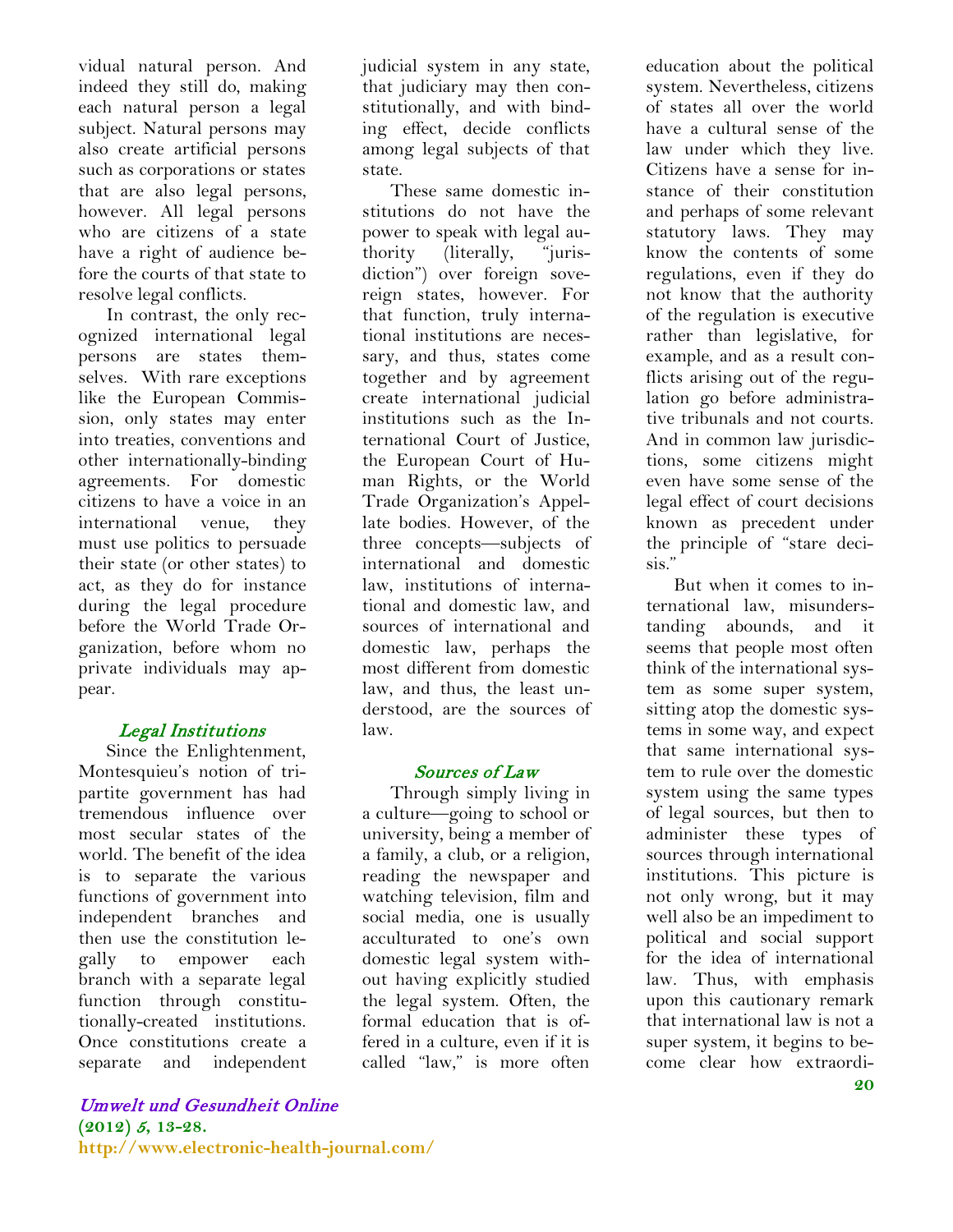nary it is that through international law, and not through domestic law, "sustainability" first became defined as a legal concept.

International Source of Law 1: Treaties. Above, in the section reviewing the history and development of the term "sustainable development" from Agenda 21 to the New York Convention of 2005, I traced the meaning of the words through the texts of treaties. And by now, at least twenty-three different multilateral treaties exist in which "sustainable development" is stated to be the object or purpose. Indeed treaties are the easiest of the international sources of law to use. Article 38 of the United Nations' International Court of Justice Jurisdiction statute provides however that in addition to treaties, the International Court of Justice is to apply two other sources of international law in resolving international conflicts custom and principle.

<span id="page-8-0"></span>International Source of Law 2: Custom. Specifically, Article 38 of the International Court of Justice's Jurisdiction Statute says, inter alia, the court shall apply "international custom, as evidence of a general practice accepted as law." So in addition to sustainable development being binding upon states in their relations with other states with whom they have entered into treaties, might it also be a binding norm as a function of custom? To make that so,

those same states would need to demonstrate both an objective component of custom and a subjective component of custom in order for it to be recognized as such. The objective component means that one would need to offer evidence that a number of states have in fact followed this practice. There is no exact number of states necessary, but there should be a representative number of similar states in the world. The subjective part of the requirement, known as the *opinio juris*, requires that the states in question practice the custom because they believe it to be legally required, and not out of moral obligation alone or due to a threat of force from another power. Within the realm of international environmental law, sustainable development has indeed been recognized as custom by the International Court of Justice in the case of Hungary versus Slovakia, also known as the Gabcikovo—Nagymaros Dam case. There, the court stated that ''The need to reconcile economic development with protection of the environment is aptly expressed in the concept of sustainable development."[40](#page-8-0) In making this statement, the court recognized that even without a treaty, sustainable development was being prac-

 40*Hungary v. Slovakia*, International Court of Justice Reports, 37 *International Legal Materials* (1998) 162.

ticed as a custom by the states involved and a sufficient number of other states such that it should be considered as part of the internationally-recognized body of customary law.

International Source of Law 3: Principle. The third example of international sources of law is principle. Whereas the evidence of custom is the observed practices of states, after they have committed themselves to those practices, principles can be unilaterally and intentionally announced as principles, precisely for the idea of bringing an international legal norm into existence. For this study in sustainable development, we find in the non-binding legal instrument of the 1992 Earth Summit in Rio known as the "Rio Declaration," mention of the principle of sustainable development through the goal of ''the further development of international law in the field of sustainable development."

Some argue that the concept has graduated from the status of a legal principle to that of customary law.

*There can be little doubt that the concept of 'sustainable development' has entered the corpus of international customary law, requiring different streams of international law to be treated in an integrated manner. (…) By invoking the concept of sustainable development, the ICJ indicates that the term has a legal function and both a pro-*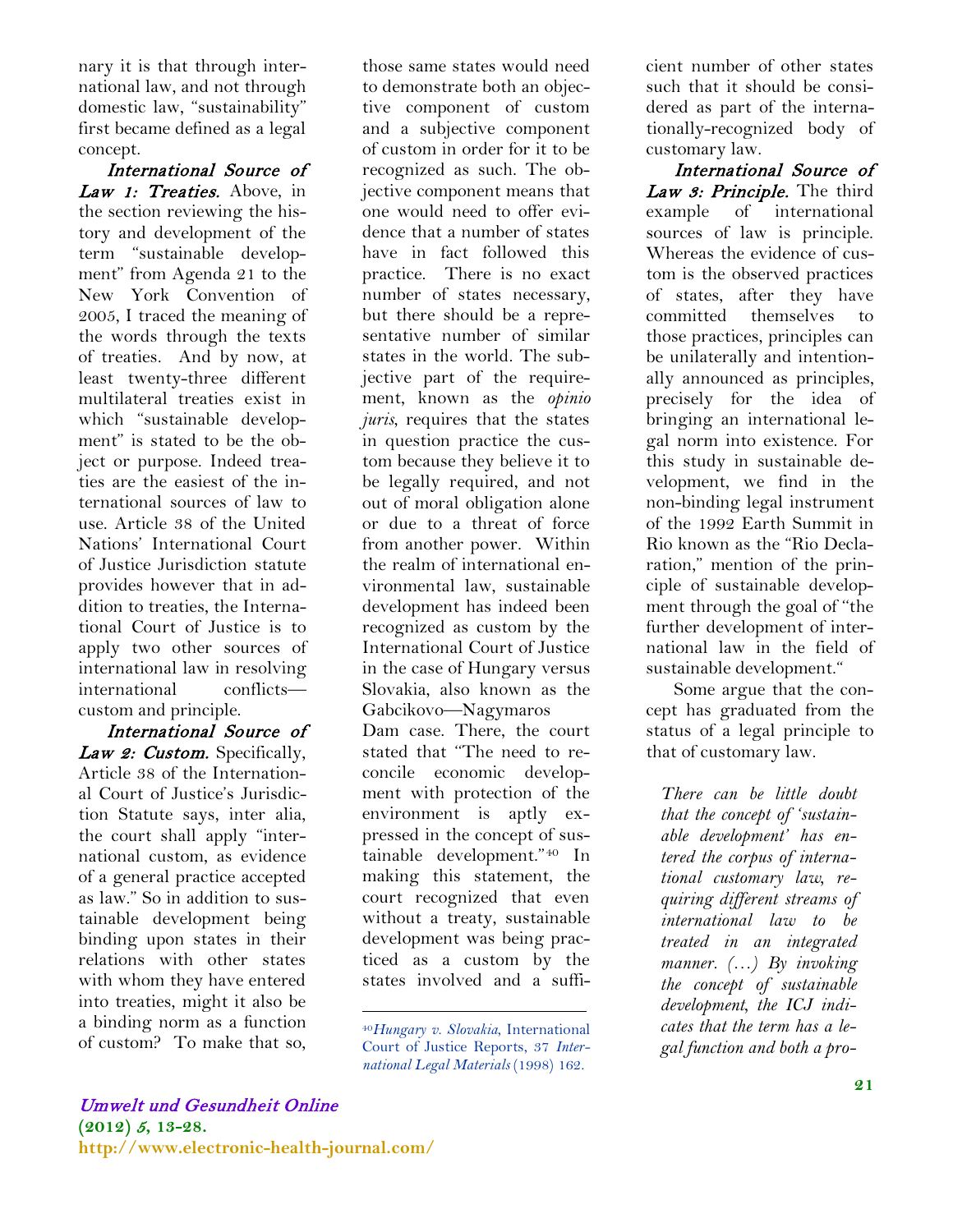*cedural/temporal aspect (obliging the parties to 'look afresh' at the environmental consequences of the operation of the plant) and a substantive aspect (the obligation of result to ensure that a 'satisfactory volume of water' be released from the by-pass canal into the main river and its original side arms). [However] the ICJ does not provide further detail as to the practical consequences, although some assistance may be obtained from the Separate Opinion of Judge Weeramantry*. [41](#page-9-0)

As in the *Case Concerning the Gabcikovo-Nagymaros Project* between Hungary and Slovakia, which came before the International Court of Justice, sustainable development has begun to be recognized as an independent cause of action not just through its mention in treaties, but through conflict resolution before international courts and tribunals.[42](#page-9-0) Even detractors admit the normative effectiveness of sustainable development:

<span id="page-9-1"></span>*It is suggested in the Gabcikovo judgment that the references to the concept of sustainable development in multilateral treaties and so on are evidence of the con-*

*cept's translation into customary international law. But what is the value of that evidence? One of the most noticeable characteristics of the examples cited in Gabcikovo is that they do not include any instances of the actual application of the principle of sustainable development in order to reach a binding determination that states have acted unlawfully. There is no instance of reliance upon the concept itself as a rule of law binding upon states and constraining their conduct.*[43](#page-9-1)

However, despite Vaughn Lowe's belief that sustainable development cannot be a primary rule of law, he does propose that it may serve as an interstitial norm, that is, as a gap filler or modifier between primary norms.[44](#page-9-1) For example, it has been suggested that where two primary rules of law are in conflict, an interstitial norm can serve to elucidate how the two primary rules should be balanced.[45](#page-9-1)

For lawyers, the task is not to define sustainability, since that has already been accomplished, but to take the question that arises is whether the legal concept of sustainability is a sufficiently concrete and definable legal norm, the violation of which alone gives individuals the right to recover damages. In legal parlance, this is known as a "cause of action." Although the legal concept comes from international law, international law is the law practiced between and among states, not individuals. For an individual to have the ability to use an international norm like sustainability to support his or her private legal action, the state must have implemented the international norm into its own domestic law. Thus, the impact of the legal concept of sustainability can best be seen in domestic cases. The following is a brief review of the domestic legal use of sustainability on four different continents.

definition and use it to resolve conflicts. To do so, the

# **Sustainability as a Legal Tool in Practice (a.k.a. "cause of action"): Some Case Examples from Four Continents**

Since the publication of the report of the World Commission on Environment and Development in 1987, various countries have begun to include basic principles of environmental protection or sustainable development, or both, into their national constitutions. In 1994, there were already about sixty

<span id="page-9-0"></span> <sup>41</sup> Phillipe Sands, *Principles of International Environmental Law*, 2nd ed., Cambridge: Cambridge University Press (2003) pp. 254-55. <sup>42</sup> Id.

 <sup>43</sup> Vaughan Lowe, "Sustainable Development and Unsustainable Arguments" in Boyle and Freestone, eds., *International Law and Sustainable Development: Past Achievements and Future Challenges*, Oxford: Oxford University Press (1999) pp. 19-37.

<sup>44</sup> Id. <sup>45</sup> Id.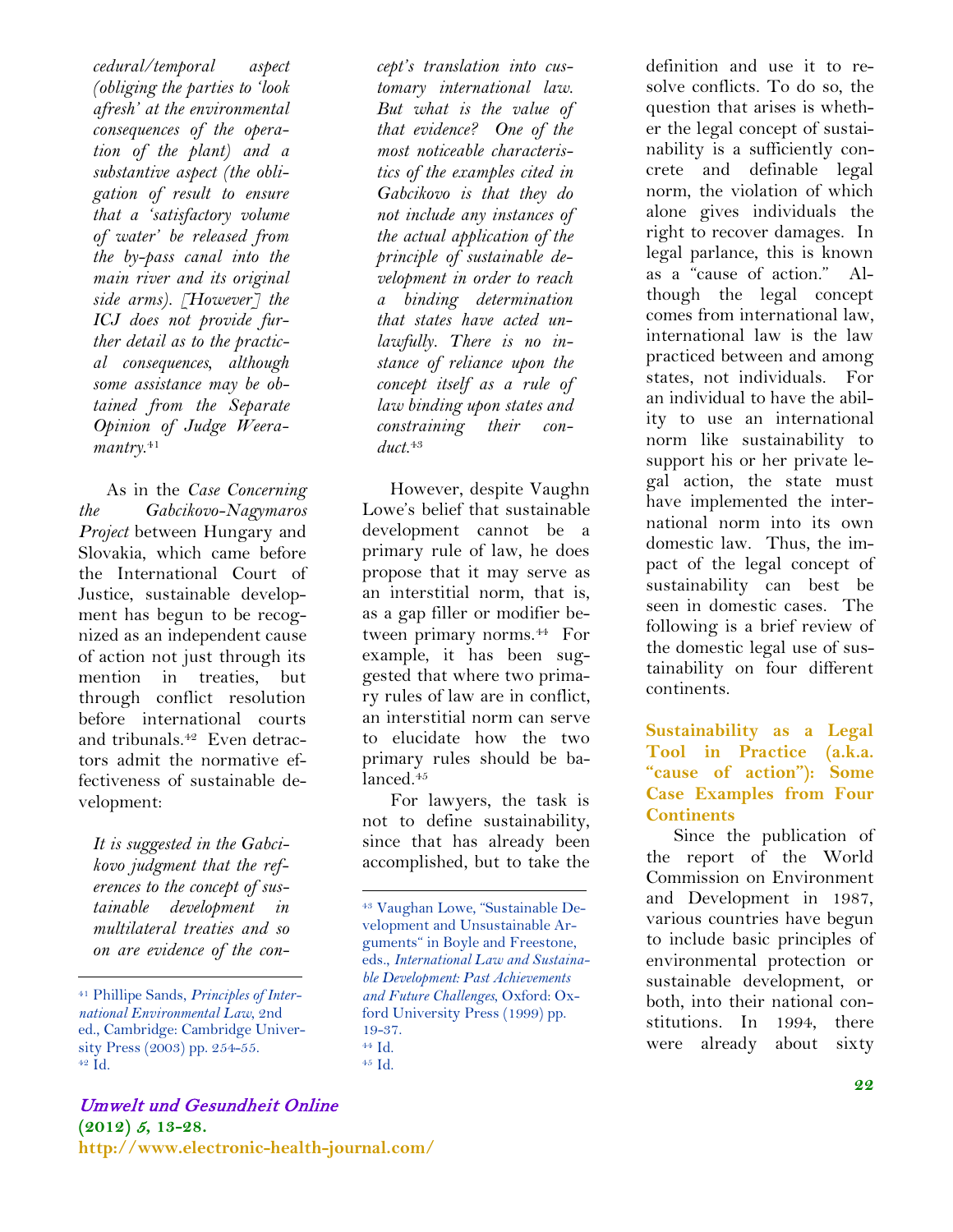countries that had adopted constitutional provisions relating to sustainable development.[46](#page-10-0) However, the degree of protection awarded to sustainable development varies immensely among the different countries. Some countries even grant an enforceable constitutional right to an individual to a clean and healthy environment, whereas other countries have only incorporated declaratory provisions of their intention to protect the environment and further sustainable development. An overview of the exemplary constitutional practices of some countries will be given.

## Sustainable Development as an Independent Cause of Action in Germany

On the constitutional level, environmental protection takes responsibility for the future in Art. 20a GG<sup>[47](#page-10-0)</sup> of the

<span id="page-10-0"></span> 46 See Final Report by Mrs. Fatma Ksentini (E/CN.4/Sub.2/1994/9), Annex III.

<sup>47</sup> Art.20a GG:

Protection of the natural foundations of life and animals Mindful also of its responsibility toward future generations, the state shall protect the natural foundations of life and animals by legislation and, in accordance with law and justice, by executive and judicial action, all within the framework of the constitutional order. (Der Staat schützt auch in Verantwortung für die künftigen Generationen die natürlichen Lebensgrundlagen und die Tiere im Rahmen der verfassungsgemäßen Ordnung durch die Gesetzgebung und nach Maßgabe von Gesetz und Recht durch die vollziehende

German *Grundgesetz,* which functions as a Constitution. It is generally accepted that this Article entails precaution in regard to the environment, an element of sustainable development, on part of the state. Art. 20a GG, however, only codifies a state objective (*Staatszielbestimmung*) and neither creates a binding and enforceable obligation to protect the environment nor something like an environmental human right. Germany thus belongs to the countries with a weaker level of constitutional protection for sustainable development.

On the level of legislation in Germany, however, under the influence of developments in International and European law, sustainable development became a principle of its own, the so-called *Nachhaltigkeitsprinzip* or "principle of sustainability." This principle is not always so visible in German law because many of its aspects are already incorporated in the precautionary principle (*Vorsorgeprinzip*), which is one of the main principles of German Environmental Law and has been so for quite some time. The precautionary principle in Germany is not only understood to contain the element of precaution in relation to risk-taking and scientific uncertainty, but also an element of precaution in relation to the use of resources. This principle guides administrative bodies and courts in the

Gewalt und die Rechtsprechung.)

interpretation of environmental statutes. Yet, like constitutional Article 20, neither the *Nachhaltigkeitsprinzip* nor the *Vorsorgeprinzip* grant a subjective right to current or future generations that would be enforceable in a court. Only specific provisions in environmental statutes grant on rare occasions rights to third parties. The individual will have to show however that the particular section in question was intended not only to protect communal interests but also individual interests (i.e., a so-called *Schutznorm*) and even then a person's standing to bring a claim will only be based on property of a neighbouring piece of land.

For Germany, one should note in conclusion that sustainable development, like much of environmental law in Germany, is mostly protected and enforced through the administrative process and not conflict resolution. The possibility of judicial enforcement through individuals bringing cases is rather weak, mainly due to the fundamental principle of German administrative law that one can only enforce one's own subjective rights and not objective rights belonging to other people or mankind in general (*Prinzip des subjektiven Rechtsschutzes*).

Sustainable Development as an Independent Cause of Action in the United Kingdom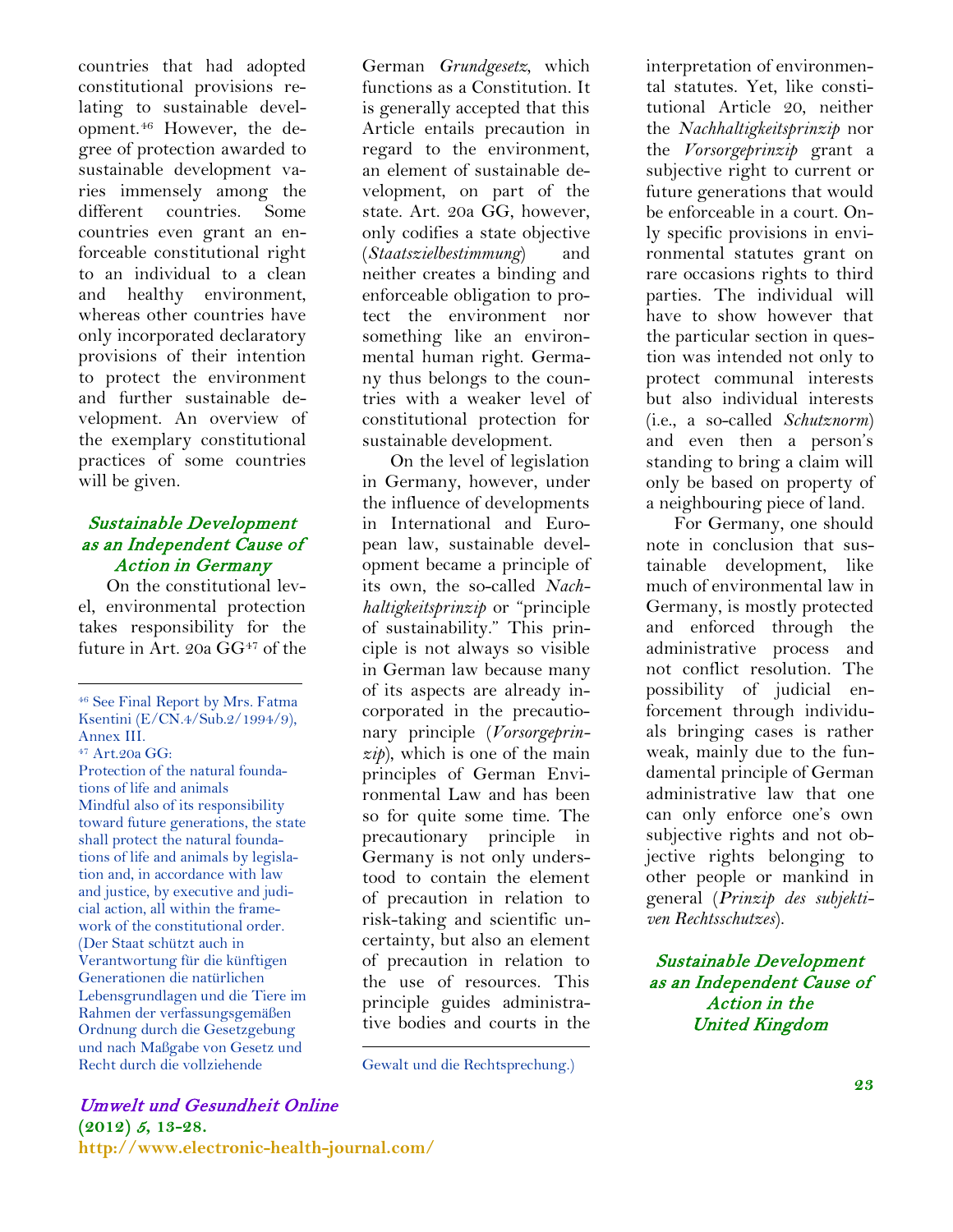In the United Kingdom of Great Britain and Northern Ireland, the situation is similar to Germany. Sustainable development, in and of itself does not grant subjective rights that can be enforced in courts. However the term is increasingly used in the formulation of statutes and sometimes, as in Scotland's Land Reform Act of 2003, even in the form of a legal rule, which requires that before they give their consent to a proposal by a community to buy land, Scottish Ministers must be satisfied that what the community body proposed to do with the land is compatible with furthering the achievement of sustaina-ble development.<sup>[48](#page-11-0)</sup> This provision is even legally enforceable in court, where community bodies can appeal certain decisions by Ministers<sup>[49](#page-11-0)</sup> that in fact often relate to questions of sustainable development. The Court then examines whether the community bodies land use plans actually satisfy the legal mandate for sustainable de-velopment.<sup>[50](#page-11-0)</sup>

<sup>50</sup> This section was so far invoked once in the case of *Holmehill Limited v the Scottish Minister* 2006 SLT (Sh Ct) 79 (available at [http://www.scotcourts.gov.uk/opi](http://www.scotcourts.gov.uk/opinions/b255_05.html) [nions/b255\\_05.html\)](http://www.scotcourts.gov.uk/opinions/b255_05.html) In this case the community right to buy was denied because of a late application, yet the Court in this case agreed with the Ministers in doubting the sustainable development of the

# Sustainable Development as an Independent Cause of Action in India

References to the environment can be found in the Indian Constitution in Art. 48a<sup>[51](#page-11-1)</sup> and Art  $51a^{52}$  $51a^{52}$  $51a^{52}$  – the former codifying a state objective to protect the environment, the latter creating a citizens' duty in that regard. In addition, the Indian Supreme Court – considered to be by far the most activist court in the developing world (if not the entire world) when it comes to environmental protection<sup>[53](#page-11-1)</sup> – has interpreted the right to a clean environment to be part of the right to life protected in Art.21 of

 land, as the community group wanted to keep it as wild land and prevent the future building of houses on it.

5148A. Protection and improvement of environment and safeguarding of forests and wild life.—The State shall endeavour to protect and improve the environment and to safeguard the forests and wild life of the country.

<sup>52</sup> 51A. Fundamental duties.—It shall be the duty of every citizen of India—

(*g*) to protect and improve the natural environment including forests, lakes, rivers and wild life, and to have compassion for living creatures;

<sup>53</sup> Ebeku, Kaniye SA, "Judicial contributions to sustainable development in developing countries: an overview" *Environmental Law and Management* 15(3) [2003] 168 at 169. See especially volume I of M. C. Mehta, *In the Public Interest, Landmark Judgments and Orders of the Supreme Court of India on Environment & Human Rights* (3 vols.) New Delhi: Prakriti Publications, 2009.

the Indian Constitution: "No person shall be deprived of his life or personal liberty except according to procedure established by law.["54](#page-11-2) Hence the Indian judiciary created a human right to a healthy environment,<sup>[55](#page-11-2)</sup> and thus offers much stronger protection through sustainable development than Germany or the U.K.

There are also strong and wide-ranging enforcement mechanisms for the actual implementation of sustainable development, as environmental cases can be brought before the Indian courts by way of public interest legislation under either Article 32 or Article 226 of the Indian Constitution,[56](#page-11-2) that is, unlike in

 54 See *Charan Lal Sahu v. Union of India* (AIR 1990 SC 1480), *Subhash Kumar v. State of Bihar* (AIR 1991 SC 420), para 7:"Right to live is a fundamental right under Art. 21 of the Constitution and it includes the right of enjoyment of pollution free water and air for full enjoyment of life. If anything endangers or impairs that quality of life in derogation of laws, a citizen has right to have recourse to Art. 32 of the Constitution for removing the pollution of water or air which may be determined to the quality of life." <sup>55</sup> Razzaque, Jona, "Human Rights and the Environment: the national experience in South Asia and Africa", Joint UNEP-OHCHR Expert Seminar on Human Rights and the Environment, 14-16 January 2002, Geneva: Background Paper No. 4, para 5.

5632. Remedies for enforcement of rights conferred by this Part (1) The right to move the Supreme

**24** Court by appropriate proceedings for the enforcement of the rights

Umwelt und Gesundheit Online **(2012)** <sup>5</sup>**, 13-28. http://www.electronic-health-journal.com/**

<span id="page-11-2"></span><span id="page-11-1"></span><span id="page-11-0"></span> <sup>48</sup> S.51(3) of the Land Reform (Scotland) Act 2003

<sup>49</sup> S.61 of the Land Reform (Scotland) Act 2003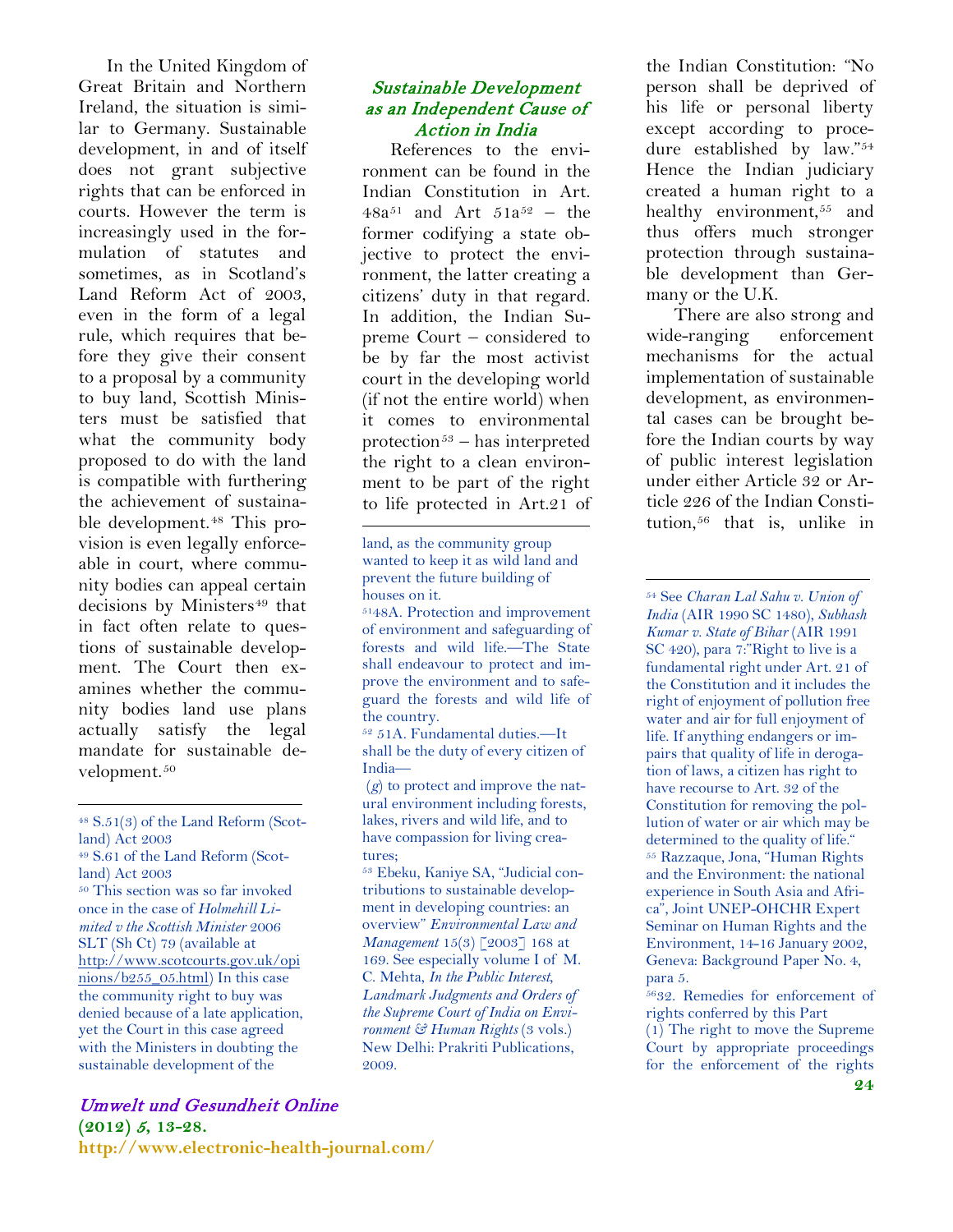conferred by this Part is guaranteed.

(2) The Supreme Court shall have power to issue directions or orders or writs, including writs in the nature of *habeas corpus, mandamus,*  prohibition, *quo warranto* and *certiorari,* whichever may be appropriate, for the enforcement of any of the rights conferred by this Part. (3) Without prejudice to the powers conferred on the Supreme Court by clauses (1) and (2), Parliament may by law empower any other court to exercise within the local limits of its jurisdiction all or any of the powers exercisable by the Supreme Court under clause (2).

<span id="page-12-0"></span>(4) The right guaranteed by this article shall not be suspended except as otherwise provided for by this Constitution.

226. Power of High Courts to issue certain writs. —

(1) Notwithstanding anything in article 32, every High Court shall have power, throughout the territories in relation to which it exercises jurisdiction, to issue to any person or authority, including in appropriate cases, any Government, within those territories directions, orders or writs, including writs in the nature of *habeas corpus, mandamus,* prohibition, *quo warranto* and *certiorari,* or any of them, for the enforcement of any of the rights conferred by Part III and for any other purpose.

(2) The power conferred by clause (1) to issue directions, orders or writs to any Government, authority or person may also be exercised by any High Court exercising jurisdiction in relation to the territories within which the cause of action, wholly or in part, arises for the exercise of such power, notwithstanding that the seat of such Government or authority or the residence of such person is not within those territories.

<span id="page-12-1"></span>(3) Where any party against whom an interim order, whether by way of injunction or stay or in any other manner, is made on, or in any proGermany, a person does not have to show that he or she is hurt personally by the pollution, merely that he or she has a "sufficient interest"[57](#page-12-0) in bringing the matter before a court. In the case of *Law Society of India v. Fertilizers and Chemicals,*[58](#page-12-0) the Kerala High Court referred explicitly to sustainable development:

 ceedings relating to, a petition under clause (1), without— (*a*) furnishing to such party copies

of such petition and all documents in support of the plea for such interim order; and

(*b*) giving such party an opportunity of being heard,

makes an application to the High Court for the vacation of such order and furnishes a copy of such application to the party in whose favour such order has been made or the counsel of such party, the High Court shall dispose of the application within a period of two weeks from the date on which it is received or from the date on which the copy of such application is so furnished, whichever is later, or where the High Court is closed on the last day of that period, before the expiry of the next day afterwards on which the High Court is open; and if the application is not so disposed of, the interim order shall, on the expiry of that period, or, as the case may be, the expiry of the said next day, stand vacated. (4) The power conferred on a High Court by this article shall not be in derogation of the power conferred on the Supreme Court by clause (2) of article 32.

<sup>57</sup> Razzaque, Jona, "Human Rights and the Environment: the national experience in South Asia and Africa", Joint UNEP-OHCHR Expert Seminar on Human Rights and the Environment, 14-16 January 2002, Geneva: Background Paper No. 4, para 3.2.2.

<sup>58</sup> AIR 1994 Ker 308 at para 161.

*It is significant to note that there is now a broad cognizance that pious good wishes for humanitarian welfare will not simply be adequate to assure human well being, social justice and sustainable development for all. The world is looking increasingly for a sound judicial basis to ground national action to assure that necessary steps are taken to achieve the various objectives scheduled as priority for the survival of a peaceful and equitable world society. Life on earth can never be peaceful if it is shrouded in perpetual anxiety and fear of extinction on account of human activities, which may be based perhaps on highly advanced technology.*[59](#page-12-1)

In the case called *Vellore Citizen Welfare Forum v. Union of India*,<sup>[60](#page-12-1)</sup> the facts of which concerned tanneries discharging effluents into a river that was the main source of drinking water in the area, the Supreme Court noted that "though the leather industry is of vital importance to the country as it generates foreign exchange and provides employment avenues it has no right to destroy the ecology, degrade the environment and pose as a health hazard."[61](#page-12-1) In that

**(2012)** <sup>5</sup>**, 13-28. http://www.electronic-health-journal.com/**

 <sup>59</sup> Which appears to be the first explicit reference to this principle by an Indian court. <sup>60</sup> AIR 1996 SC 2715.

<sup>61</sup> AIR 1996 SC 2715 at para 9.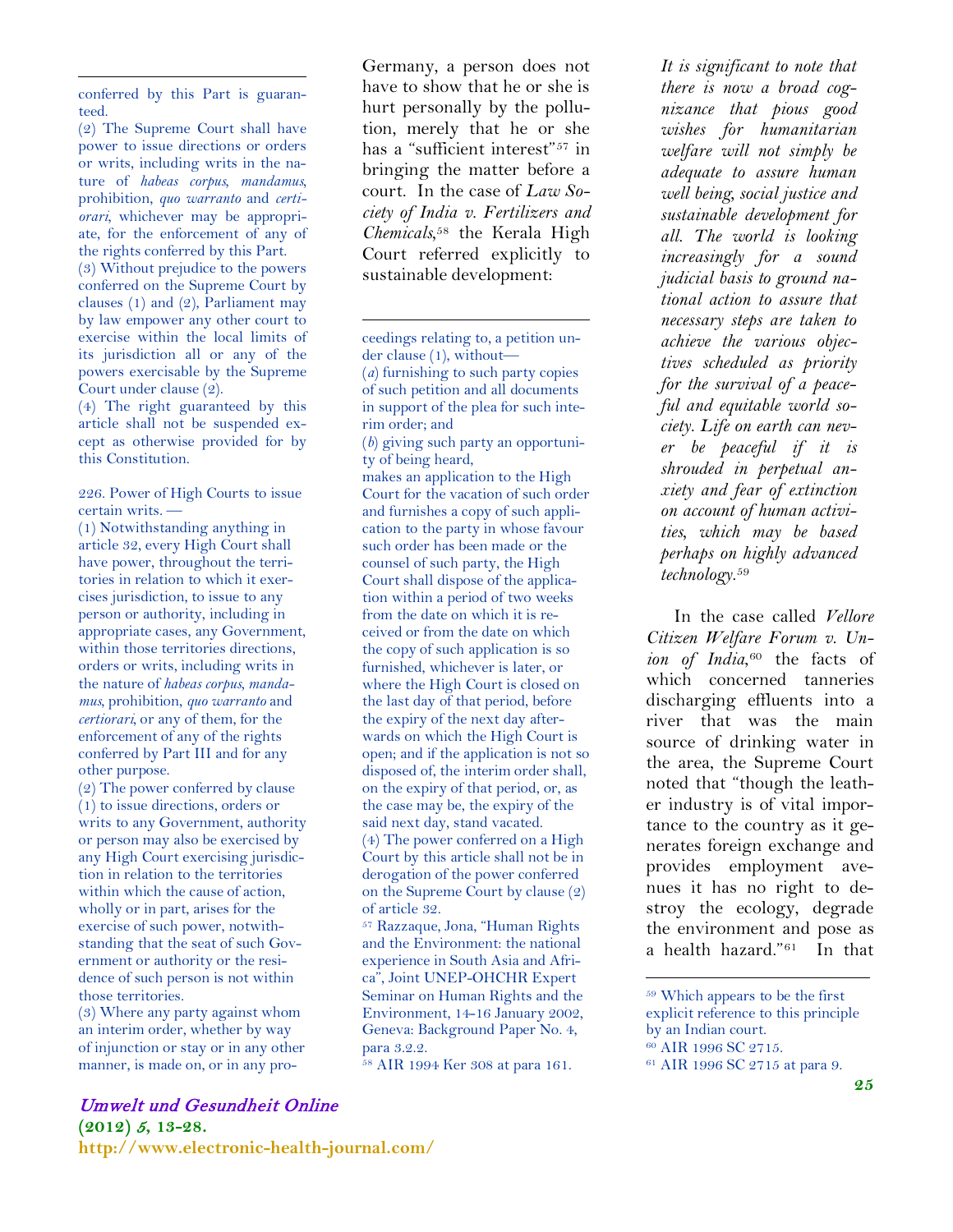same case, the Court went on to state that "The traditional concept that development and ecology are opposed to each other, is no longer acceptable. '*Sustainable development' is the answer*." [62](#page-13-0)

And finally, in the case of *Narmada Bachao Andolan v Union of India*, the Indian Supreme Court held that:

*It is now well settled that the courts, in the exercise of their jurisdiction, will not transgress into the field of policy decision. Whether to have an infrastructural project or not and what is the type of project to be undertaken and how it has to be executed, are part of policy making process and the courts are ill equipped to adjudicate on a policy decision so undertaken. The Court, no doubt, has a duty to see that in the undertaking of a decision, no law is violated and people's fundamental rights are not transgressed upon except to the extent permissible under the Constitution.*[63](#page-13-0)

## Sustainable Development as an Independent Cause of Action in South Africa

<span id="page-13-1"></span>The South African Constitution, by many considered to be one of the most progressive Constitutions in the world, provides for a human right to a clean environment

Umwelt und Gesundheit Online **(2012)** <sup>5</sup>**, 13-28. http://www.electronic-health-journal.com/**

expressly taking the rights of future generations into account. Under the simple title of "Environment," Section 24 of the South African Constitution provides that:  $\mathcal{F}$  veryone has the right:

*to an environment that is not harmful to their health or well-being; and to have the environment protected, for the benefit of present and future generations, through reasonable legislative and other measures that prevent pollution and ecological degradation; promote conservation; and secure ecologically sustainable development and use of natural resources while promoting justifiable economic and social development.*

This right is often quoted by the South African Constitutional Court when interpreting other statutes and its importance is emphasized by the Court. As such the Constitutional Court has said:

*What is immediately apparent from section 24 is the explicit recognition of the obligation to promote justifiable 'economic and social development'. Economic and social development is essential to the well-being of human beings. This Court has recognised that socioeconomic rights that are set out in the Constitution are indeed vital to the enjoyment of other human rights guaranteed in the Constitu-* *tion. But development cannot subsist upon a deteriorating environmental base. Unlimited development is detrimental to the environment and the destruction of the environment is detrimental to development. Promotion of development requires the protection of the environment. Yet the environment cannot be protected if development does not pay attention to the costs of environmental destruction. The environment and development are thus inexorably linked.*[64](#page-13-1)

Whereas there has yet to be a case testing whether sustainable development is an independent cause of action included in this right, or is otherwise actionable, most analysts agree that the constitution, as written, will include that right when tested.

# Sustainable Development as an Independent Cause of Action in the United States of America

In the United States, parties have attempted to implement sustainable development through conflict resolution from the law of nations through the domestic Alien Tort Claims Act, [65](#page-13-1)

<span id="page-13-0"></span> <sup>62</sup> AIR 1996 SC 2715 at para 9 (emphasis added). <sup>63</sup> AIR 2000 SC 3751

 <sup>64</sup> *Fuel Retailers Association of Southern Africa v Director-General: Environmental Management, Department of Agriculture, Conservation and Environment, Mpumalanga Province and Others* 2007 (10) BCLR 1059 (CC) at para 44.

<sup>65</sup> *Stanford Environmental Law*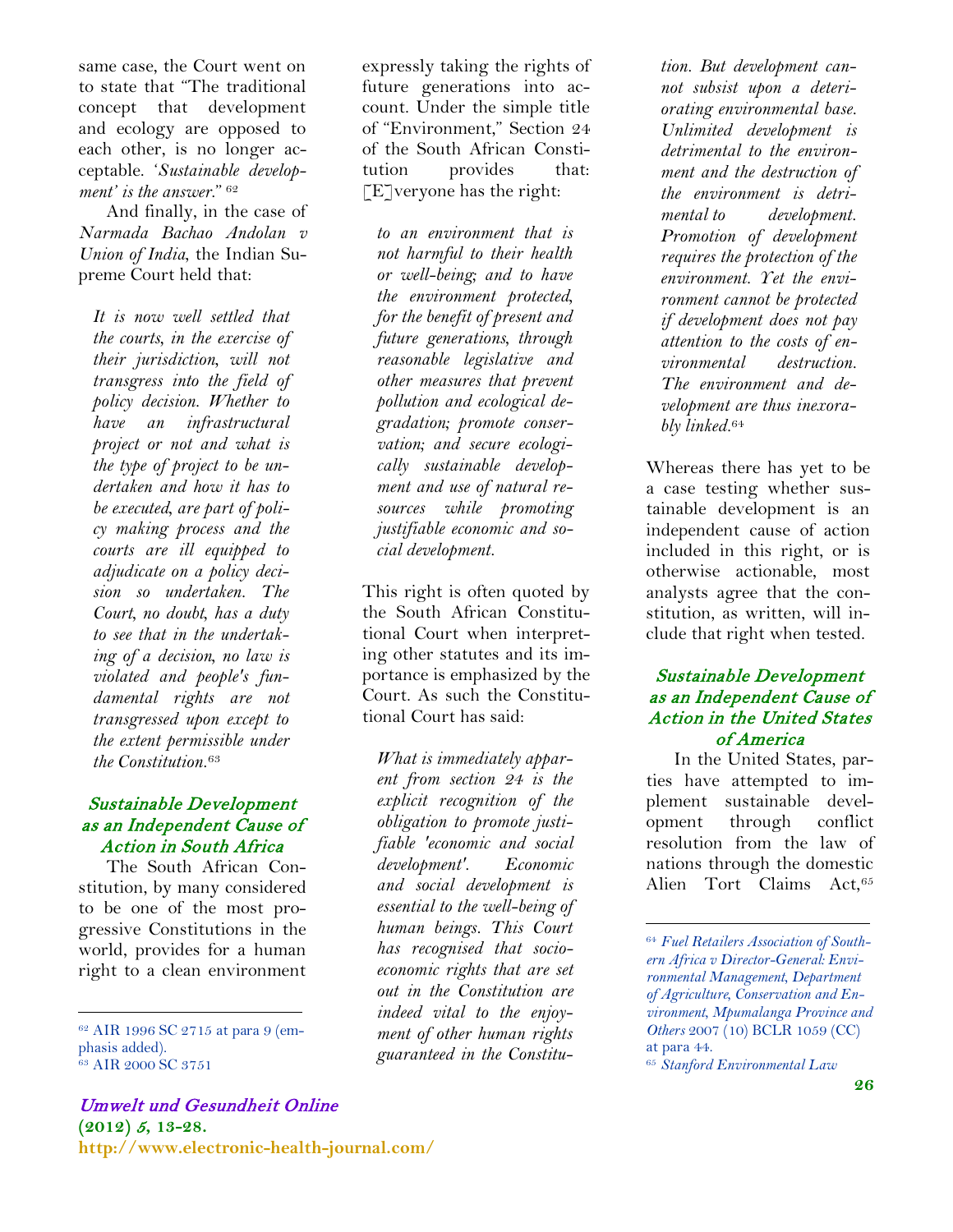which is a piece of federal legislation. For example, in *Flores v. Southern Peru Copper*, a 2002 case which was before the United States District Court for the Southern District of New York, the plaintiffs claimed violations of their "right to life," "right to health," and "*right to sustainable development*," in addition to various violations of international environmental law.[66](#page-14-0)  In demonstration of the reverse progression of sustainable development from international to domestic law, in their brief the plaintiffs cited the Rio Declaration, stating, "even within a country's borders, no state has the unfettered right to pursue economic development at whatever the cost to human beings." And so, when behavior as egregious as this results in a substantial, long-lived pattern of disease and death, the boundary has been crossed*.* The state's discretion has been abused."[67](#page-14-0) The District Court concluded that the plaintiffs failed to establish a violation of the law of nations, holding that the alleged violations were "boundless and indeterminate" rights, insufficient to comprise customary international  $law<sup>68</sup>$  $law<sup>68</sup>$  $law<sup>68</sup>$ 

Despite such attempts as that of the plaintiffs in the *Flore*s case, at the same time

 $\overline{a}$ 

there have been observers of the American legal scene who have concluded that "No fair minded observer could conclude that U.S. environmental law and policy as they currently exist make sustainable development an organizing focus or central design goal." [69](#page-14-0)

There is also uncertainty surrounding sustainable development among scholars, particularly the opinions of Sands and Lowe mentioned above. Nevertheless, the District Court in the *Flores* case should have considered the effect of the decision rendered by the International Court of Justice and the weight given to the concept in the advisory opinion. Although the two scholars disagree on the exact effect of sustainable development in deciding the outcome of a case, they do agree that it does play a role, however expansive or limited in international law, and should be therefore recognized.

In another case from 2002, *Sarei v. Rio Tinto, PLC*, a group of citizens alleged that the mining operations of Rio Tinto in Papua New Guinea resulted not only in a despoliation of the natural environment, but civil war. One of the most peculiar aspects of the case is that the plaintiffs were able to bring the action against Rio Tinto PLC in United States Federal Court under the Federal Alien Tort Claims Act, a statute designed to give US plaintiffs the ability to get jurisdiction over foreign defendants in US court, but one that has been on many occasions been used by foreign plaintiffs to get jurisdiction over foreign defendants in US court. Those citizens were ultimately not successful, but their theory of the case was accepted.

# **Conclusions**

**27** In conclusion, history demonstrates that unlike most legal norms that begin domestically and then become global, sustainable development began globally and is slowly being applied domestically, one state at a time, over at least four continents. Important for the legal practitioner is the fact that sustainable development is, at the same time, also becoming an independent legal cause of action. In international law, the use of sustainable development as one's legal theory of the case to support a cause of action must yet come from explicit agreements, such as treaties. Nevertheless, evidence of the other two sources of international law—custom and principle according to Article 38 of the jurisdictional statute of the International Court of Justice—is growing. When the international agreements are implemented in states, they historically have required statutory enactment,

Umwelt und Gesundheit Online **(2012)** <sup>5</sup>**, 13-28. http://www.electronic-health-journal.com/**

<span id="page-14-0"></span>*Journal*, 26A Stan. Envtl. L.J. 3 <sup>66</sup> 253 F.Supp.2d 510 (emphasis added). <sup>67</sup> Id. <sup>68</sup> Id.

 <sup>69</sup> E. Donald Elliott & Mohamed Tarifi, "Integrating Sustainable Development into U.S. Law and Business," 33 ENVTL. L. REP. 10,170, 10,172 (2003).